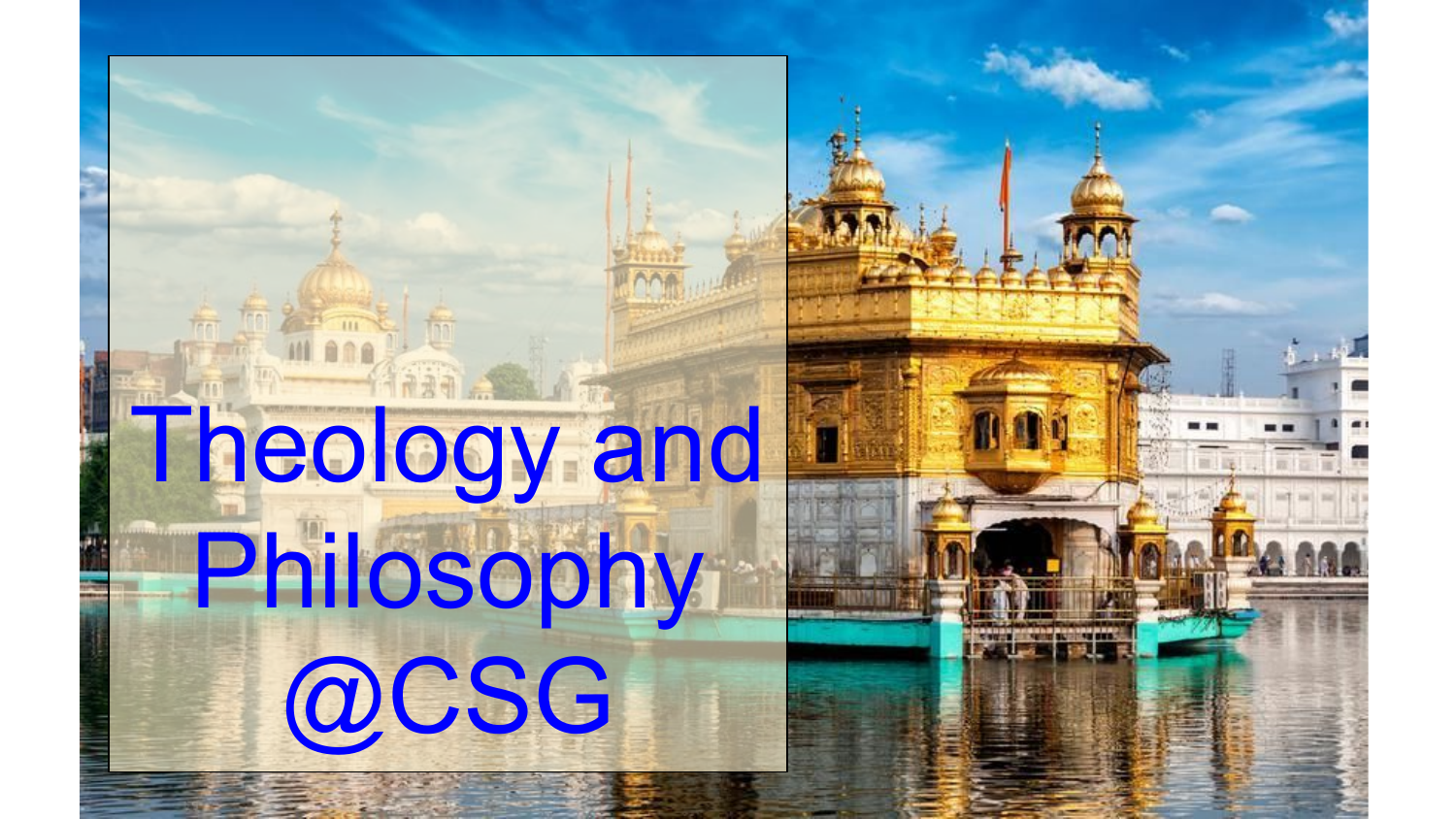# Why study Theology and Philosophy?

More and more we find that beliefs, culture and systems of belonging are changing the way in which our world is structured. It is impossible to understand the world today without having a good understanding of what people believe, how they express those beliefs and why.

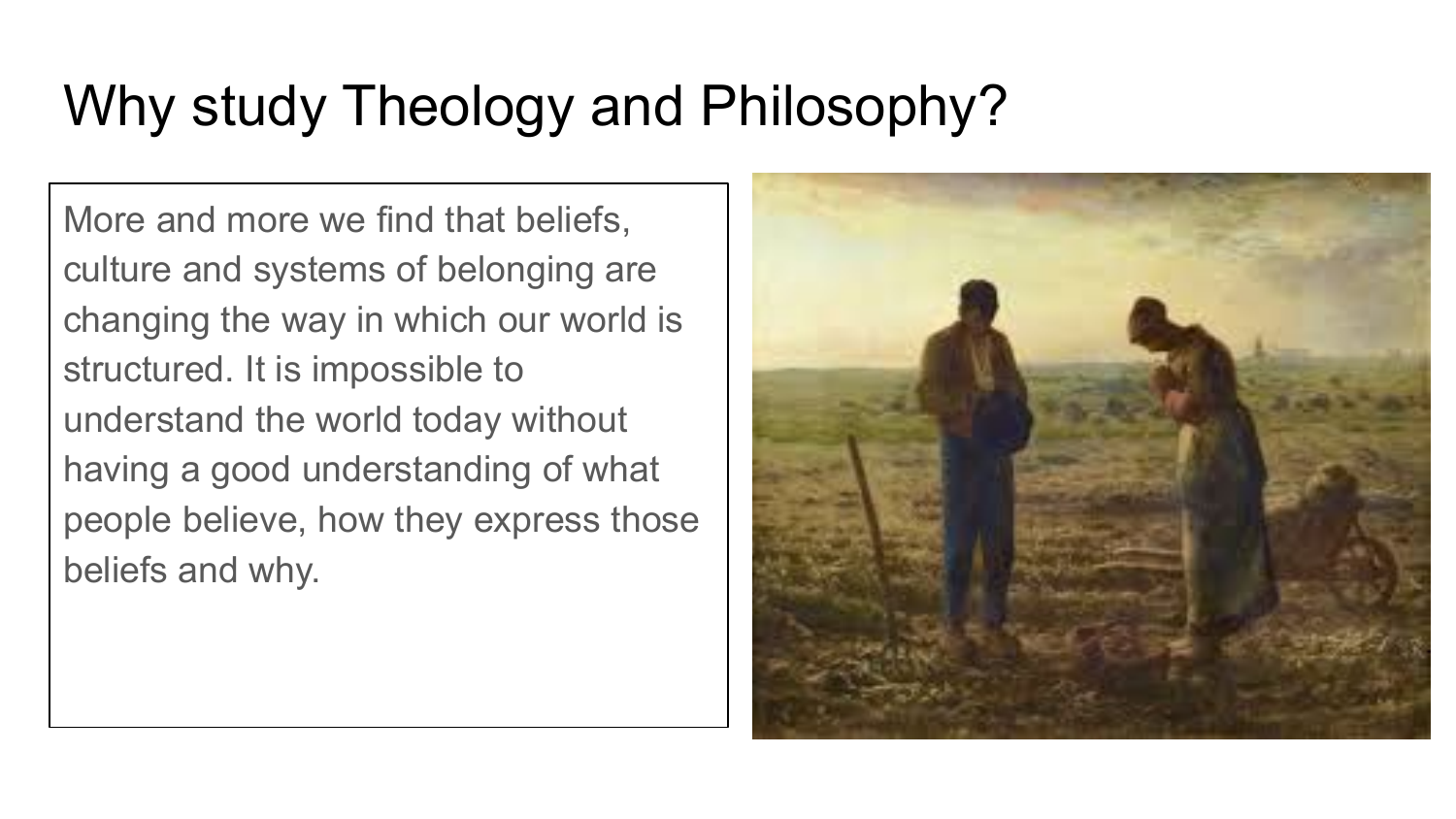## Structure and Assessment at KS3

At Key Stage 3 level, all students will have one period of Theology and Philosophy per week. Each term we will cover one topic. At the end of each topic all students will sit an end of topic test which will partly determine each student's level for that term.

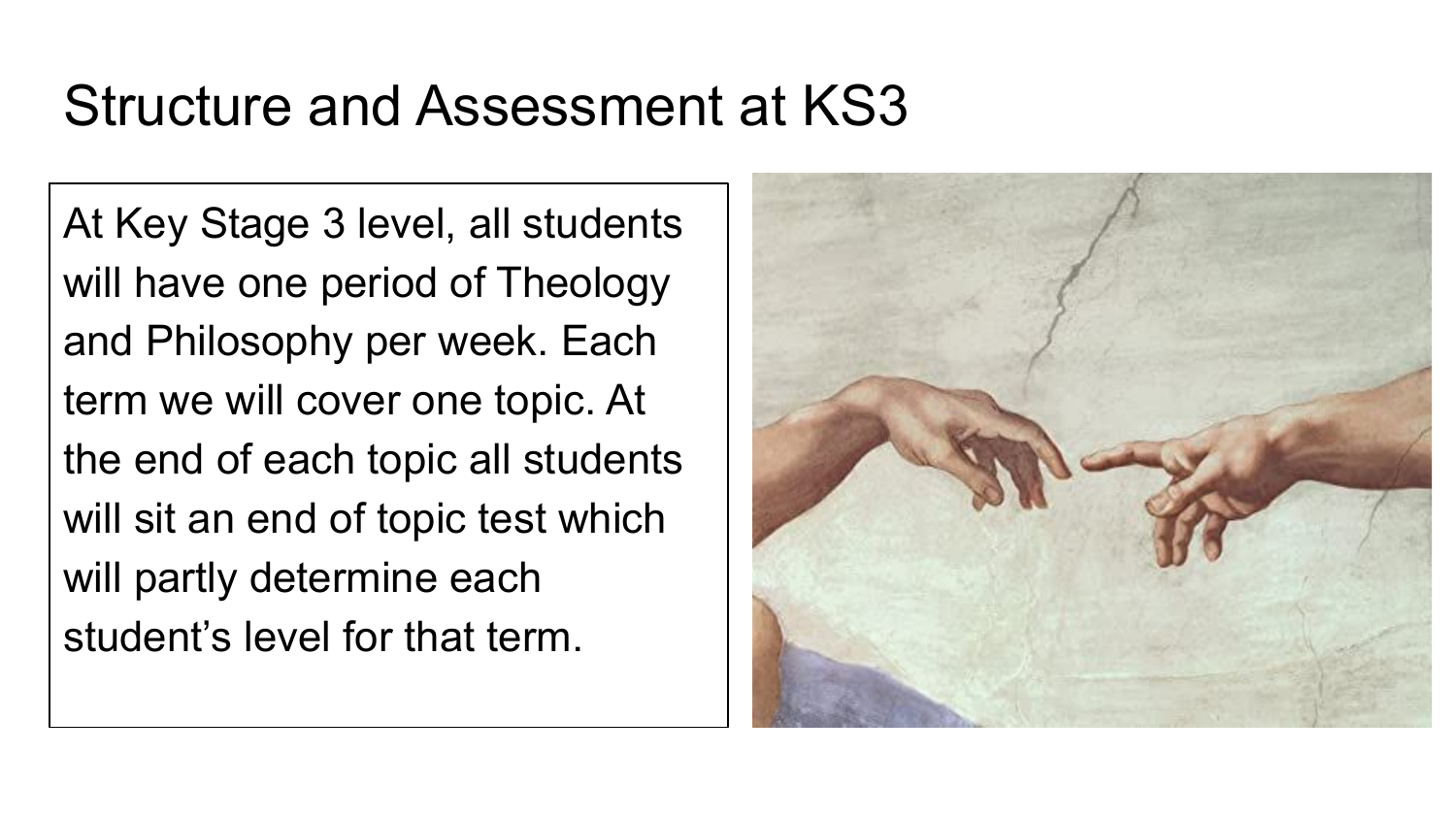### Year 7 in Theology and Philosophy

**Term 1: The teachings of the Buddha** In the first term, students will look at the key concepts of Buddhism, including Samsara, Anatta,

Anicca and Moksha

**Term 2: The Historical Jesus** 

In the second term, we will examine the evidence for the existence of Jesus as an historical figure and try to understand who he was and what he represented for his followers in first century Palestine.

**Term 3: Hinduism in Modern Britain** In the summer, we turn our attention to Hinduism, looking at the key beliefs and practices of the religion, whilst examining how Hindu tradition is maintained in the context of modern Britain.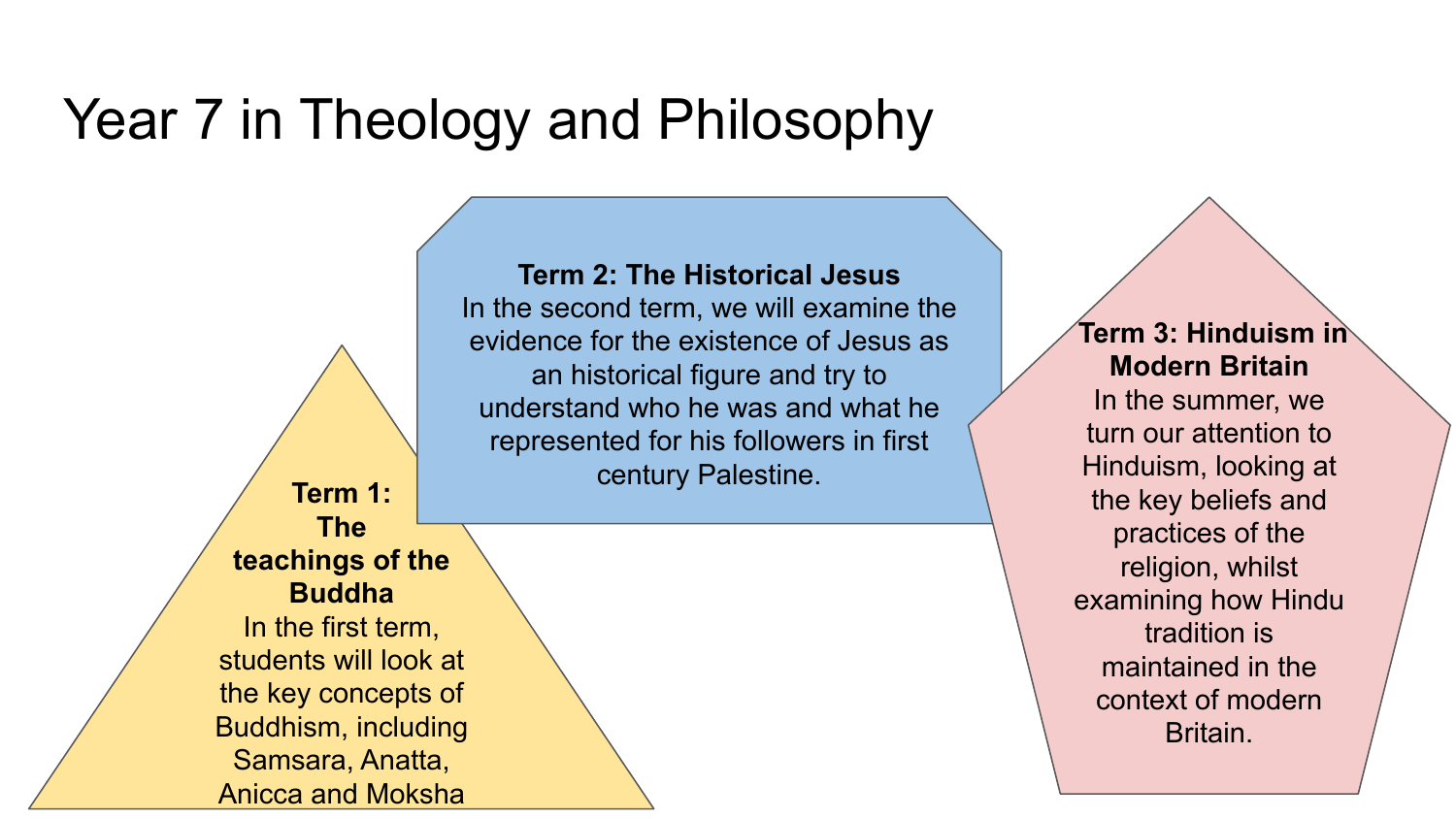### Year 8 in Theology and Philosophy

#### **Term 2: Introduction to Philosophy and Ethics**

How do we decide which actions are right or wrong? Is it more important to be happy, or to be free? Is there any way to prove that God exists?

#### **Term 1: Islam in Modern Britain**

What are Muslims expected to do? What beliefs lie at the heart of Islam? How are these beliefs and practices maintained in modern Britain? What are the challenges of being a Muslim in Britain in 2020?

**Term 3: Faith in Action** In this topic, we turn our attention to those figures who were motivated by their faith to change the societies in which they lived: Dietrich Bonhoeffer, Martin Luther King, Malcolm X, William Wilberforce, Ghaffar Khan and others.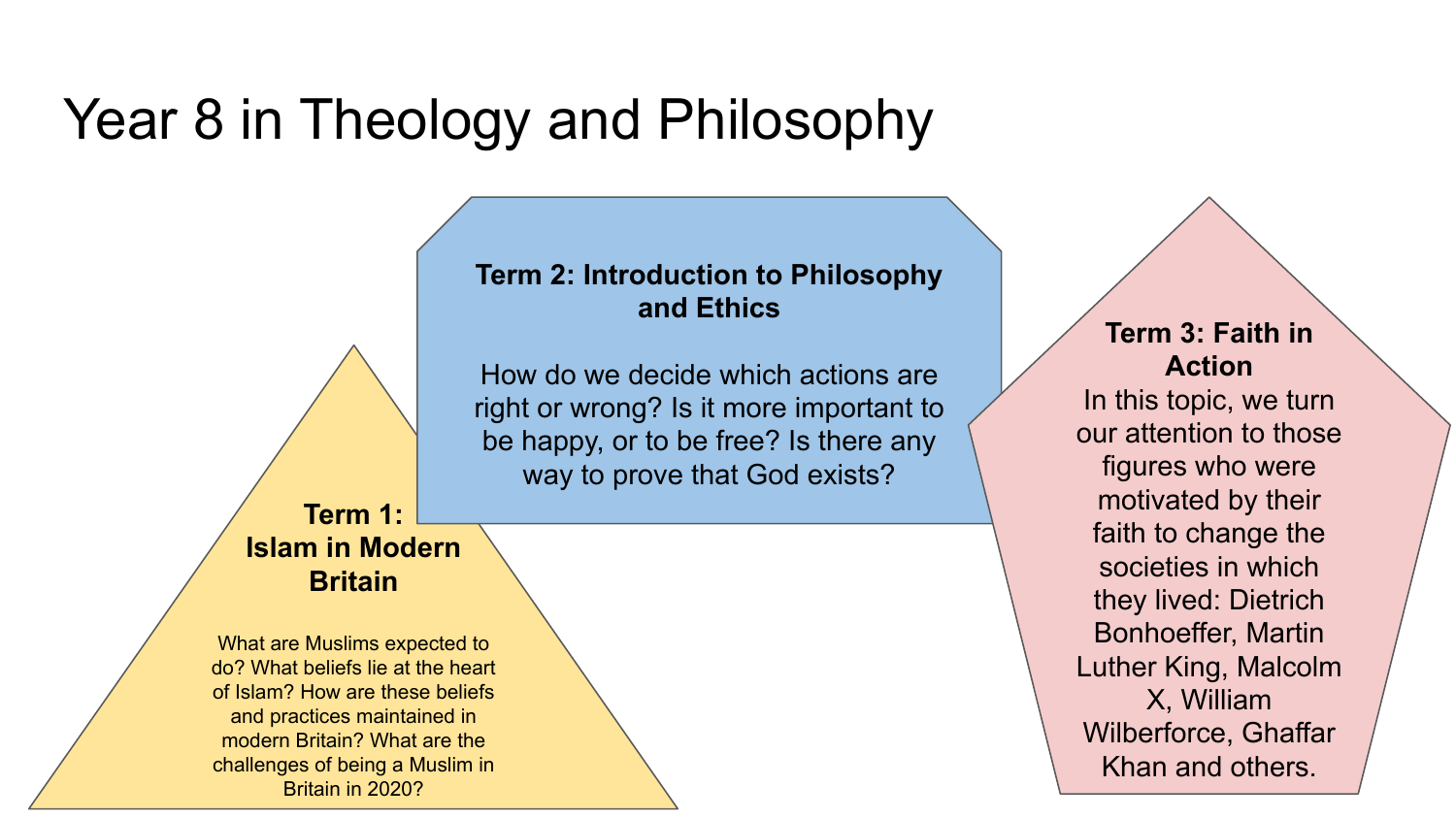### Year 9 in Theology and Philosophy

#### **Term 1: What is a Cult?**

What is the definition of a religion: a system of practices? Of ethics? Of metaphysical beliefs? Having defined religion, which new religious groups - Scientology, Mormonism, Plymouth Brethren, Nation of Islam - can be seen as genuine religions and which are harmful cults?

**Term 2: Judaism and the Covenant** 

What does it mean to say that the Jewish people have a covenant with God? How is this concept described in the Bible? Does the theology of the covenant make sense in the context of the Holocaust?

**Term 3: Introduction to Christian Theology**  What are the key tenets of the Christian religion? What do modern Christians believe about the atonement, the incarnation, the creation and the problem of Evil